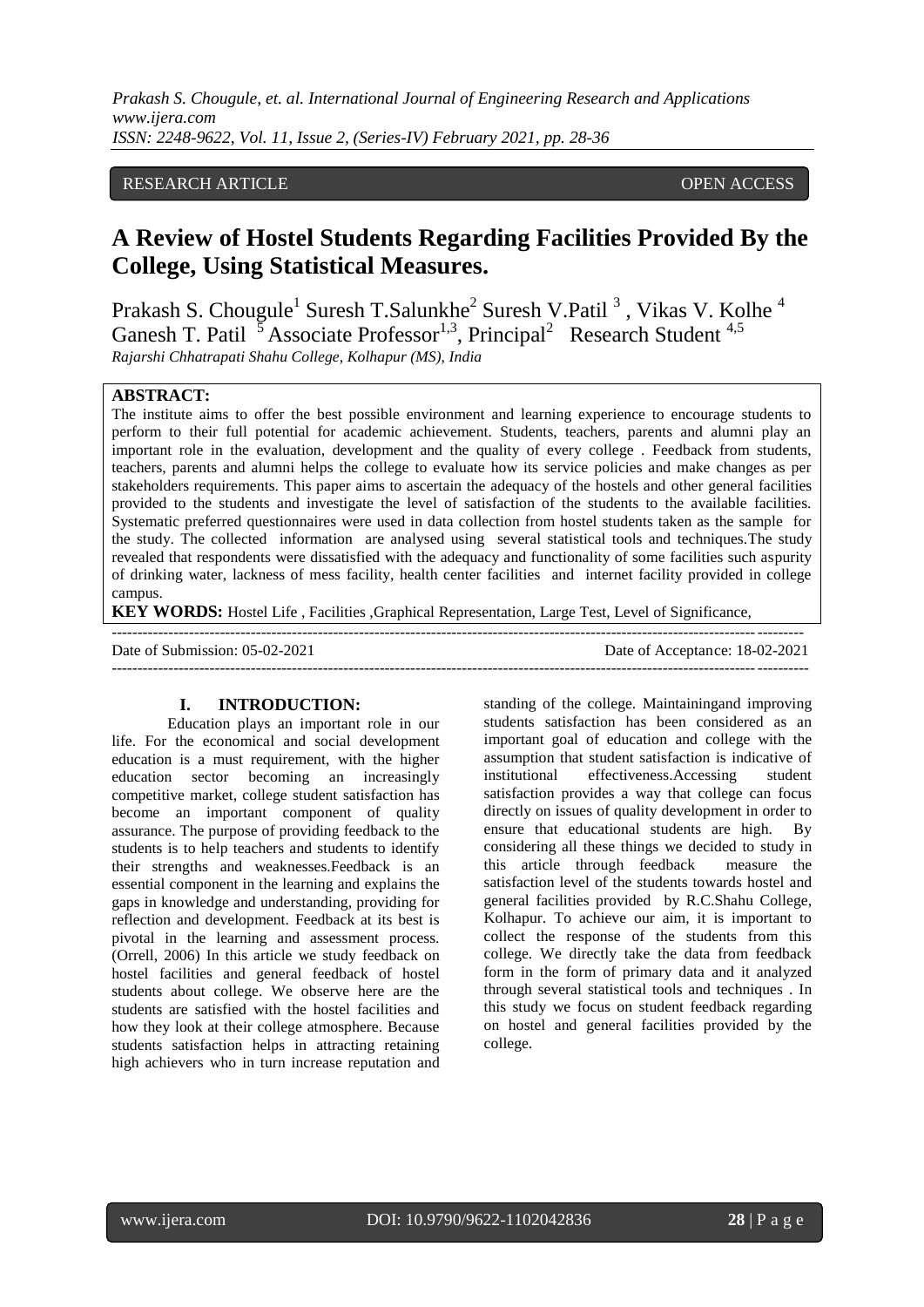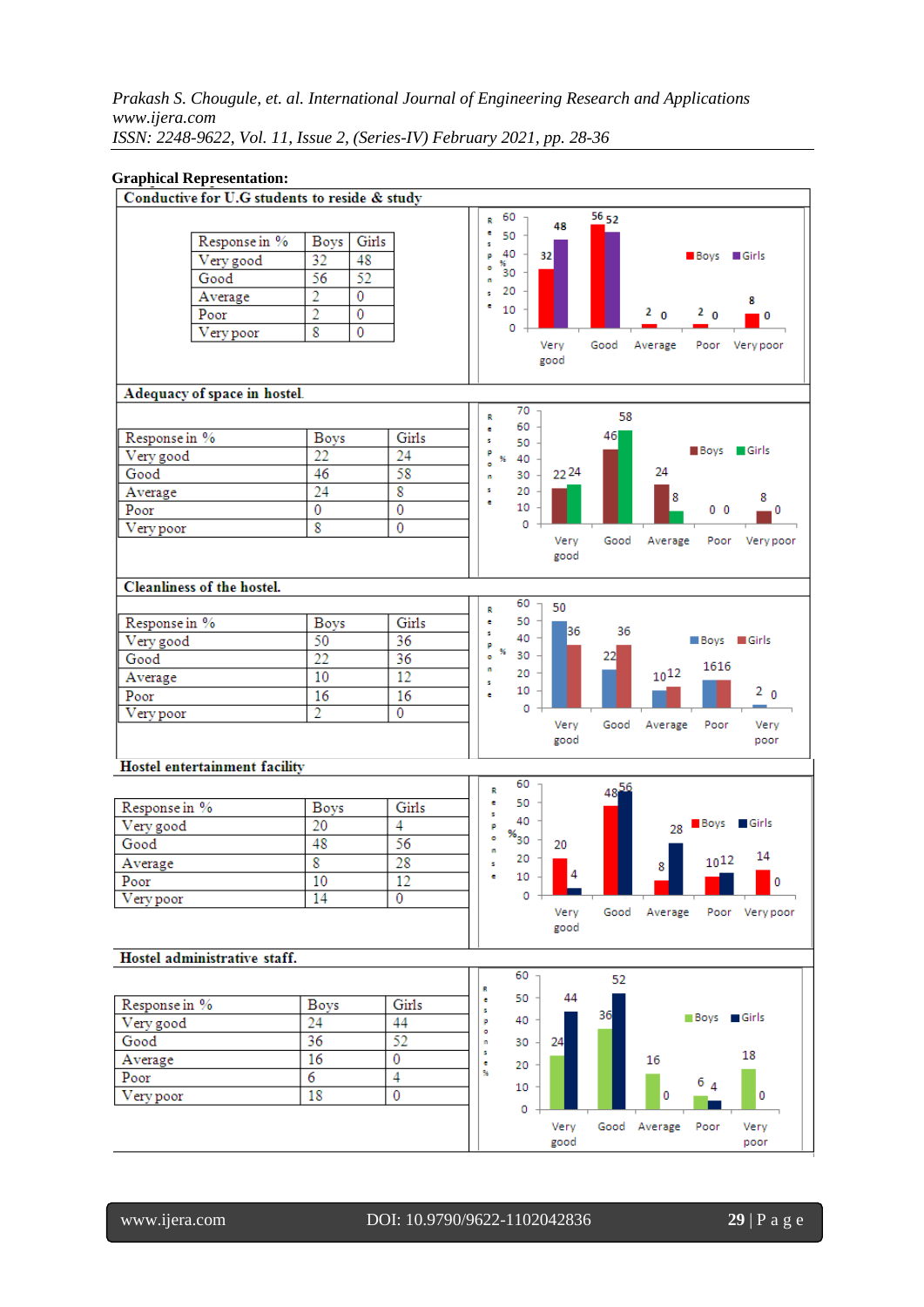| Purity of drinking water.                                      |                                                                |                         |                                                                      |
|----------------------------------------------------------------|----------------------------------------------------------------|-------------------------|----------------------------------------------------------------------|
|                                                                |                                                                |                         | 60<br>R                                                              |
|                                                                |                                                                | Girls                   | 48<br>e<br>50<br>ś                                                   |
| Response in %<br>Very good                                     | <b>Boys</b><br>12                                              | 48                      | Boys Girls<br>p<br>40<br>32                                          |
| Good                                                           | 18                                                             | $\overline{32}$         | ö<br>28<br>n<br>30<br>22                                             |
| Average                                                        | 22                                                             | 12                      | 20<br>s<br>18<br>e<br>20<br>$12 \overline{ }$                        |
| Poor                                                           | 20                                                             | $\overline{4}$          | 12<br>96<br>4<br>4<br>10                                             |
| Very poor                                                      | 28                                                             | $\overline{4}$          |                                                                      |
|                                                                |                                                                |                         | o<br>Very good<br>Good<br>Average<br>Poor<br>Very poor               |
| Water for washing & bathing.                                   |                                                                |                         |                                                                      |
| Response in %                                                  | <b>Boys</b>                                                    | Girls                   | 60<br>48<br>R                                                        |
| Very good                                                      | 36                                                             | 44                      | 44<br>$\blacksquare$ Girls<br><b>Boys</b><br>ē<br>36.                |
| Good                                                           | 30                                                             | 48                      | 30 <sub>1</sub><br>40<br>s<br>p<br>18<br>96                          |
| Average                                                        | $\overline{\mathbf{8}}$                                        | $\overline{\mathbf{8}}$ | ۰<br>20<br>88<br>8<br>'n<br>$\mathbf{0}$                             |
| Poor                                                           | 18                                                             | 0                       | 0<br>s<br>о<br>×                                                     |
| Very poor                                                      | $\overline{\mathbf{8}}$                                        | 0                       | Verv<br>Good Average Poor<br>Very                                    |
|                                                                |                                                                |                         | good<br>poor                                                         |
| <b>Security of the hostel</b>                                  |                                                                |                         |                                                                      |
|                                                                |                                                                |                         | 80<br>R<br>60                                                        |
| Response in %                                                  | Boys                                                           | Girls                   | ē<br>48<br>60<br>s                                                   |
| Very good                                                      | 18                                                             | 60                      | p<br>Boys Girls<br>36<br>40<br>۰                                     |
| Good                                                           | 48                                                             | $\overline{36}$         | 20<br>n<br>18.<br>12                                                 |
| Average                                                        | $\overline{20}$                                                | $\overline{4}$          | s<br>20<br>2 <sub>0</sub><br>e<br>$^{\circ}$                         |
| Poor                                                           | 2                                                              | $\overline{0}$          | 0                                                                    |
| Very poor                                                      | $\overline{12}$                                                | $\overline{0}$          | Very<br>Good Average Poor<br>Very<br>Y.<br>good<br>poor              |
| Facility for physical fitness in campus                        |                                                                |                         | 60<br>52                                                             |
| Response in %                                                  | <b>Boys</b>                                                    | Girls                   | 44<br>R<br>ē                                                         |
| Very good                                                      | 52                                                             | 28                      | ē<br>40<br>28<br>28<br>$\blacksquare$ Girls<br><b>Boys</b><br>ś<br>p |
| Good                                                           | 28                                                             | 44                      | $12^{16}$<br>12<br>20<br>8<br>ö<br>96                                |
| Average                                                        | 12                                                             | 16                      | 0<br>0<br>'n<br>0<br>s                                               |
| Poor                                                           | 0                                                              | 12                      | Good Average<br>Very<br>Poor<br>Very                                 |
| Very poor                                                      | $\overline{\mathbf{8}}$                                        | $\overline{0}$          | good<br>poor                                                         |
| OVERALL CONCLUSION                                             |                                                                |                         |                                                                      |
| Response in %                                                  | <b>Boys</b>                                                    | Girls                   | 50 <sub>7</sub><br>42.4                                              |
| Very good                                                      | 26.6                                                           | 33.6                    | R<br>33.6 33.2<br>40<br><b>Boys</b><br>$\blacksquare$ Girls<br>e     |
| Good                                                           | 33.2                                                           | 42.4                    | 26.6<br>30<br>s                                                      |
| Average                                                        | 12.2                                                           | 8.8                     | p<br>% 20<br>$12.88$ $7.44.8$<br>10.6<br>1010<br>ö                   |
| Poor                                                           | 7.4                                                            | 4.8                     | 10<br>n<br>10.4                                                      |
| Very poor                                                      | 10.6                                                           | 0.4                     | s<br>0<br>e                                                          |
| No facility                                                    | 10                                                             | 10                      | Good Average Poor<br>Very<br>Very<br>No<br>good<br>poor<br>facility  |
|                                                                |                                                                |                         |                                                                      |
| would you like to have other optional courses in your college? |                                                                |                         |                                                                      |
| N<br>23<br>$\overline{\mathrm{Y}}$<br>52<br>75<br>Total        | No.of students probability<br>0.3066<br>0.6933<br>$\mathbf{1}$ |                         | 23,31%<br>52,<br>$\blacksquare$ NO<br>69%<br>NES                     |
|                                                                |                                                                |                         |                                                                      |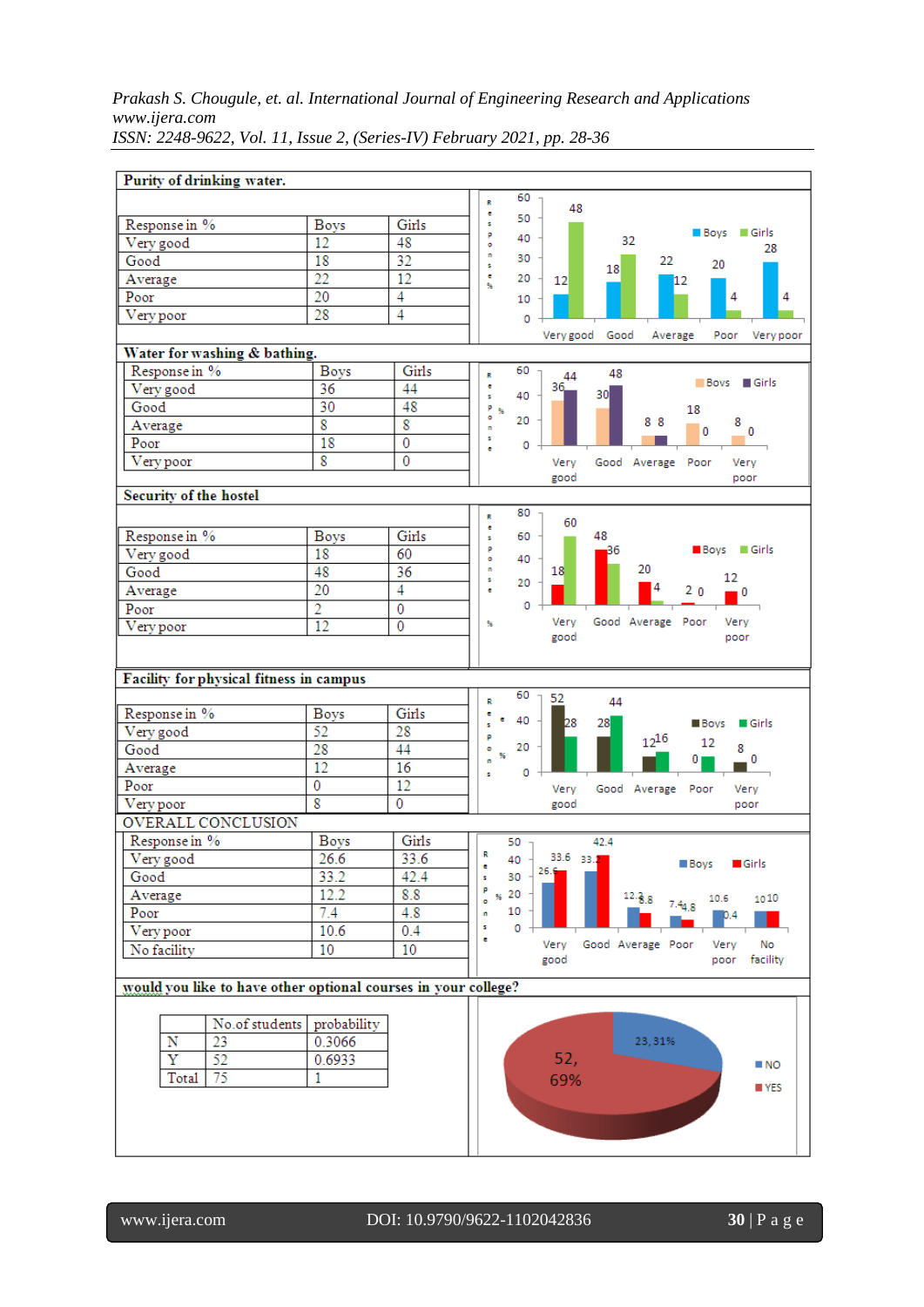

www.ijera.com DOI: 10.9790/9622-1102042836 **31** | P a g e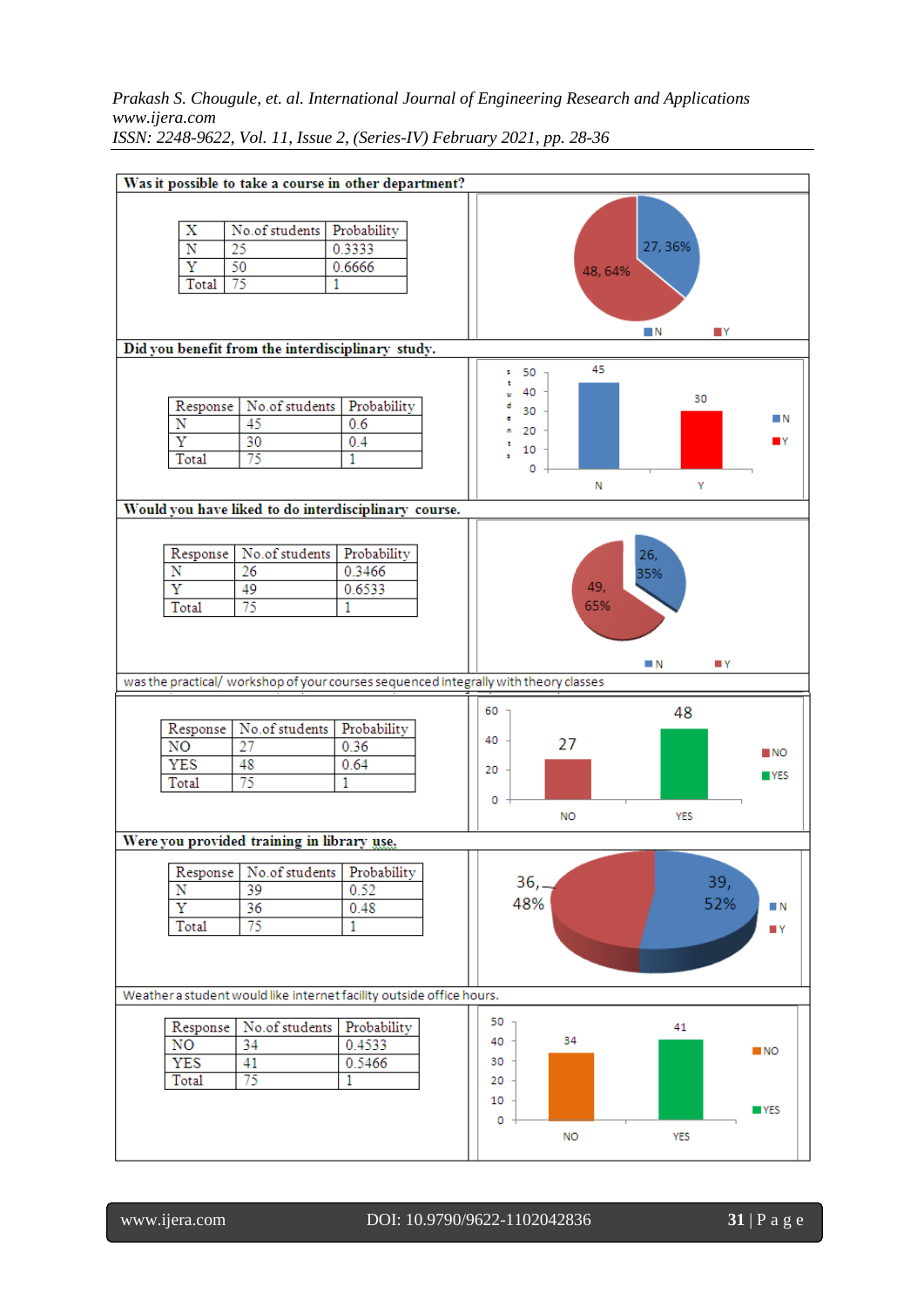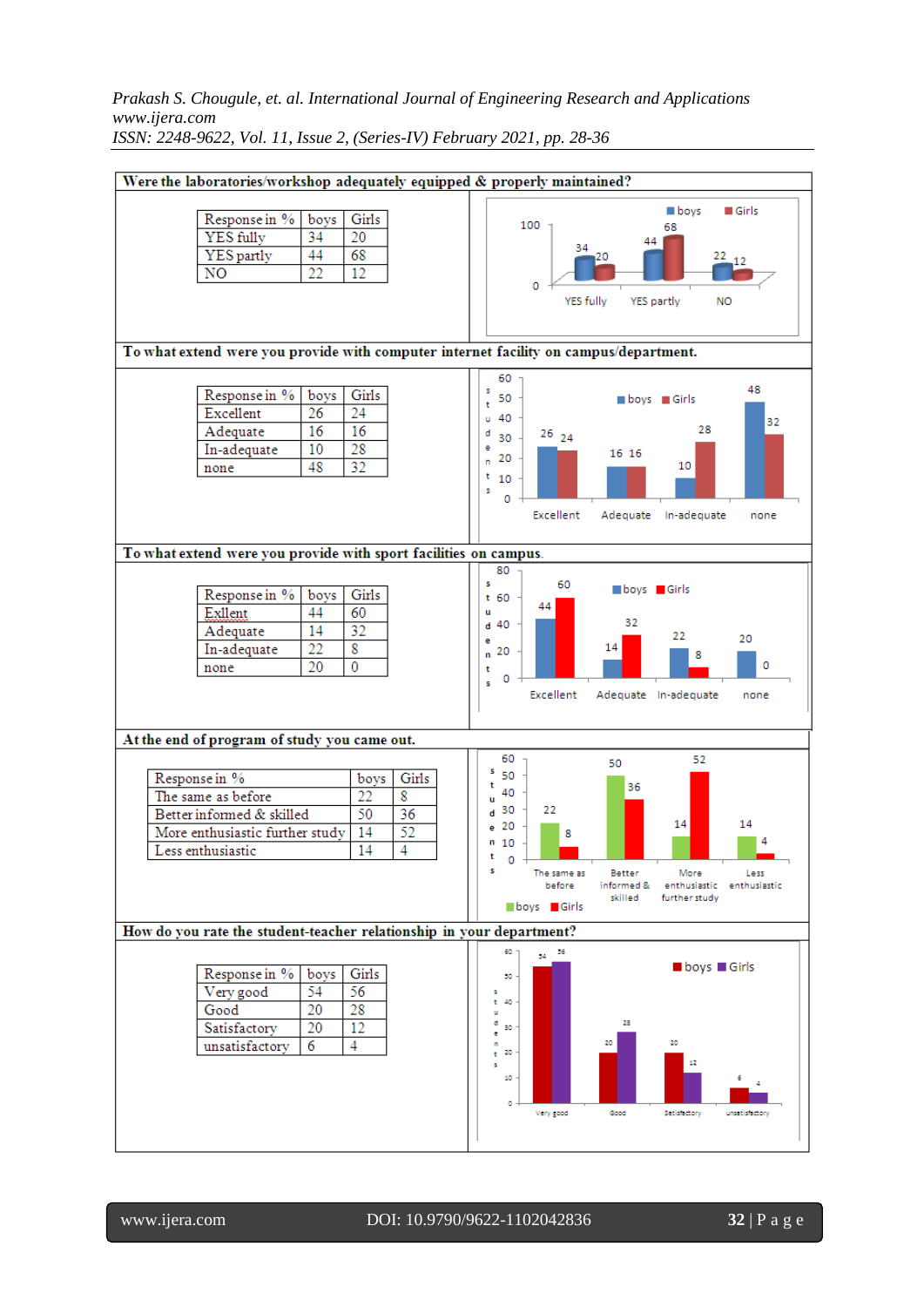|                                                                             | How do you find the college administrative section.                                                               |                                                                                              |  |  |  |
|-----------------------------------------------------------------------------|-------------------------------------------------------------------------------------------------------------------|----------------------------------------------------------------------------------------------|--|--|--|
|                                                                             |                                                                                                                   | 60<br>52                                                                                     |  |  |  |
|                                                                             | Girls                                                                                                             | s<br>46<br>■ boys ■ Girls<br>50                                                              |  |  |  |
| Response in %<br>boys<br>24<br>Very helpful                                 | 52                                                                                                                | 40<br>t<br>u 40                                                                              |  |  |  |
| 46<br>Helpful                                                               | 40                                                                                                                | $d_{30}$<br>24                                                                               |  |  |  |
| 10<br>Indifferent                                                           | 8                                                                                                                 | 20<br>е<br>20                                                                                |  |  |  |
| 20<br>Cumbersome                                                            | $\overline{0}$                                                                                                    | n<br>10 <sub>8</sub><br>t 10                                                                 |  |  |  |
|                                                                             |                                                                                                                   | о<br>s<br>$\overline{0}$                                                                     |  |  |  |
|                                                                             |                                                                                                                   | Very helpful<br>Helpful<br>Indifferent Cumbersome                                            |  |  |  |
|                                                                             |                                                                                                                   |                                                                                              |  |  |  |
|                                                                             | Are satisfied with the facilities provided at library internet hall.<br><b>Ciris</b><br>56<br>$\blacksquare$ boys |                                                                                              |  |  |  |
|                                                                             |                                                                                                                   | 60<br>44<br>\$ 50<br>38                                                                      |  |  |  |
| Response in %                                                               | Girls<br>boys                                                                                                     | $t = 40$<br>28<br>u 30                                                                       |  |  |  |
| Good                                                                        | 14<br>28                                                                                                          | d<br>14<br>20<br>8<br>8<br>е                                                                 |  |  |  |
| Good but inadequate                                                         | 8<br>44                                                                                                           | 10<br>n<br>٥<br>t                                                                            |  |  |  |
| Unsatisfactory                                                              | 38<br>56                                                                                                          | Good<br>Good but<br>Unsatisfactory<br>Improvement<br>s<br>inadequate                         |  |  |  |
| Improvement                                                                 | 8<br>4                                                                                                            |                                                                                              |  |  |  |
| How do you rate the facilities available on time?                           |                                                                                                                   | 50                                                                                           |  |  |  |
|                                                                             |                                                                                                                   | 38 40<br>40<br>∎bo<br>s<br>34<br>40                                                          |  |  |  |
| Response in %<br>boys                                                       | Girls                                                                                                             | ŧ<br>28<br>٧s<br>u 30<br>20                                                                  |  |  |  |
| 38<br>YES fully                                                             | 40                                                                                                                | đ<br>⊟ Girl<br>20<br>ē                                                                       |  |  |  |
| 34<br>YES partly                                                            | 40                                                                                                                | s<br>$n_{10}$<br>t                                                                           |  |  |  |
| 28<br>N <sub>O</sub>                                                        | 20                                                                                                                | 0<br>s<br>YES fully<br>YES partly<br><b>NO</b>                                               |  |  |  |
|                                                                             |                                                                                                                   |                                                                                              |  |  |  |
| How do you rate the facilities at the health center?                        |                                                                                                                   |                                                                                              |  |  |  |
|                                                                             |                                                                                                                   | 40<br>36 36<br>36                                                                            |  |  |  |
| Response in %                                                               | Girls<br>boys                                                                                                     | s<br>$bgys = Girls2R$<br>t 30                                                                |  |  |  |
| Good                                                                        | 36<br>36                                                                                                          | u<br>18                                                                                      |  |  |  |
| Good but inadequate                                                         | 8<br>18                                                                                                           | 20<br>d<br>10                                                                                |  |  |  |
| Unsatisfactory                                                              | 36<br>28                                                                                                          | е<br>8<br>10<br>n                                                                            |  |  |  |
| Not used                                                                    | 28<br>10                                                                                                          | t<br>0                                                                                       |  |  |  |
|                                                                             |                                                                                                                   | s<br>Good<br>Good but<br>Not used<br>Unsatisfactory                                          |  |  |  |
|                                                                             |                                                                                                                   | inadequate                                                                                   |  |  |  |
|                                                                             |                                                                                                                   | Did you participate in any of the extra-curricular activities of the department/institution? |  |  |  |
|                                                                             |                                                                                                                   | 60.<br>٠<br>Boys Girls                                                                       |  |  |  |
| Response in %<br>boys                                                       | Girls                                                                                                             | ÷<br>38 40<br>40<br><b>C</b><br>34<br>40<br>d.                                               |  |  |  |
| 24<br>Always                                                                | 24                                                                                                                | 28<br>20                                                                                     |  |  |  |
| 18<br>Often                                                                 | 12                                                                                                                | 20<br>ŧ                                                                                      |  |  |  |
| Sometime<br>24                                                              | 60                                                                                                                | ٠                                                                                            |  |  |  |
| Never<br>34                                                                 | 4                                                                                                                 | 0<br>YES fully<br>YES partly<br><b>NO</b>                                                    |  |  |  |
|                                                                             |                                                                                                                   |                                                                                              |  |  |  |
| Has your time at the college been intellectually enriching?                 |                                                                                                                   |                                                                                              |  |  |  |
| Response in %   Boys                                                        | Girls                                                                                                             | 50<br>40<br>38 40                                                                            |  |  |  |
| 32<br>Yes                                                                   | 60                                                                                                                | <b>Boys</b> Girls<br>34<br>t 40<br>28                                                        |  |  |  |
| Mostly<br>26                                                                | 16                                                                                                                | $\frac{u}{30}$<br>20<br>d                                                                    |  |  |  |
| 36<br>Marginally                                                            | 12                                                                                                                | 20<br>е                                                                                      |  |  |  |
| $\overline{6}$<br>No                                                        | $\overline{12}$                                                                                                   | n <sup>10</sup>                                                                              |  |  |  |
|                                                                             |                                                                                                                   | t<br>0                                                                                       |  |  |  |
|                                                                             |                                                                                                                   | s<br>YES fully<br>YES partly<br>NO.                                                          |  |  |  |
|                                                                             |                                                                                                                   |                                                                                              |  |  |  |
| After having completed the present courses, how do recall your institution. |                                                                                                                   |                                                                                              |  |  |  |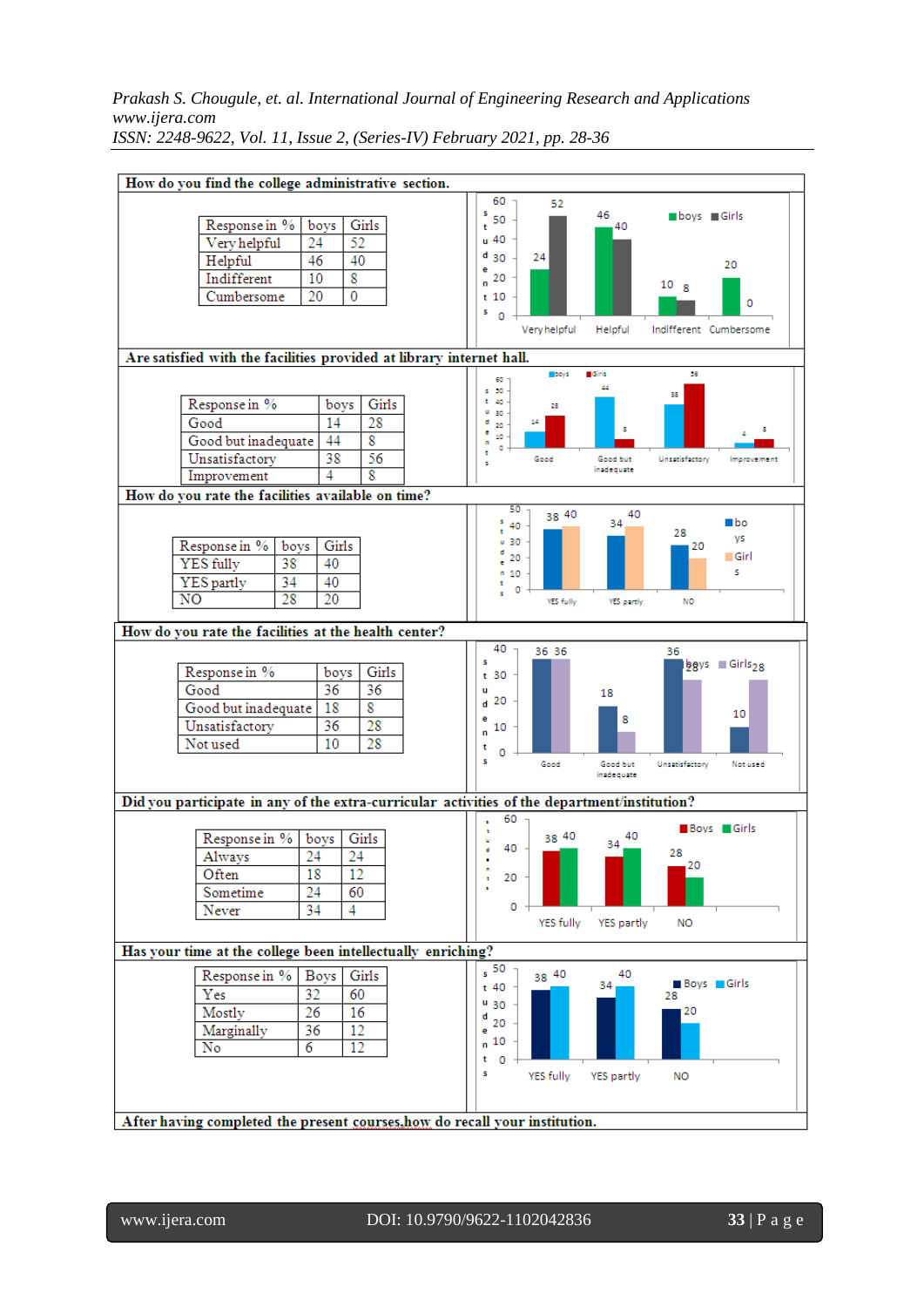

## **Testing part:**

### **Proportion Test:**

**a) Test based on students interest in** skill oriented courses available in college:

 $H_0$ : The students like to have some other skill oriented courses

 $H_1$ : The students don't like to have some other skill oriented courses

i.e.  $H_0: P = P_0$  v/s  $H_1: P \neq P_0$ 

We assume that  $P_0$ =0.6 Using test statistic,

$$
|Z| = \left| \frac{P - P_0}{\sqrt{\frac{P_0 Q_0}{n}}} \right| = 1.3471 \text{ and } Z_{\frac{\alpha}{2}} = 1.96
$$

and  $|Z| < Z_{\frac{\alpha}{2}}$ 

2 b) **Test based on students interest to take a**  skill oriented courses available **in other department**  $H_0$ : It is possible to take a course in other department

 $H_1$ : It is not possible to take a course in other department

i.e.  $H_0: P = P_0$  v/s  $H_1: P \neq P_0$ We assume that  $P_0$ =0.6 Using test statistic,

$$
|Z| = \left| \frac{P - P_0}{\sqrt{\frac{P_{0Q_0}}{n}}} \right| = 0.9622 \text{ and } Z_{\frac{\alpha}{2}} = 1.96 \text{ and}
$$
  

$$
|Z| < Z_{\frac{\alpha}{2}}
$$

#### 2 **c) Test based on benefit from the interdisciplinary study .**

 $H_0$ : Students don't get benefit from interdisciplinary study

H1 : Student gets benefit from interdisciplinary study i.e.  $H_0: P = P_0$  v/s  $H_1: P \neq P_0$ 

We assume that  $P_0=0.5$  Using test statistic,

$$
|\mathbf{Z}| = \left| \frac{\mathbf{P} - \mathbf{P}_0}{\sqrt{\frac{\mathbf{P} \cdot \mathbf{Q}_0}{n}}} \right| = 1.7320 \text{ and } \mathbf{Z}_{\frac{\alpha}{2}} = 1.96 \text{ and}
$$
  

$$
|Z| < Z_{\frac{\alpha}{2}}
$$

#### **d) Test based on students interest in the interdisciplinary study .**

 $H<sub>0</sub>$ : Students like to do interdisciplinary course

 $H_1$ : Student dont like interdisciplinary course i.e.  $H_0: P = P_0$  v/s  $H_1: P \neq P_0$ 

We assume that  $P_0=0.5$  Using test statistic,

$$
|Z| = \left| \frac{P - P_0}{\sqrt{\frac{P \cdot Q_0}{n}}} \right| = 0.7698 \text{ and } Z_{\frac{\alpha}{2}} = 1.96 \text{ and}
$$
  

$$
|Z| < Z_{\frac{\alpha}{2}}
$$

e) <sup>2</sup><br>Test based on students response about the practical/ workshop of your courses sequenced integrally with theory classes

 $H_0$ : The practical/workshop component of student courses sequenced integrally with theory classes H1 : The practical/workshop component of student courses not sequenced integrally with theory classes i.e.  $H_0: P = P_0$  v/s  $H_1: P \neq P_0$ 

We assume that  $P_0=0.5$  Using test statistic,

$$
|Z| = \left| \frac{P - P_0}{\sqrt{\frac{P_0 Q_0}{n}}} \right| = 0.5773 \text{ and } Z_{\frac{\alpha}{2}} = 1.96 \text{ and}
$$
  

$$
|Z| < Z_{\frac{\alpha}{2}}
$$

**f)** Test based on students response about the **provided training in library use.**

 $H<sub>0</sub>$ : Students don't get training in library use  $H_1$ : Student get training in library use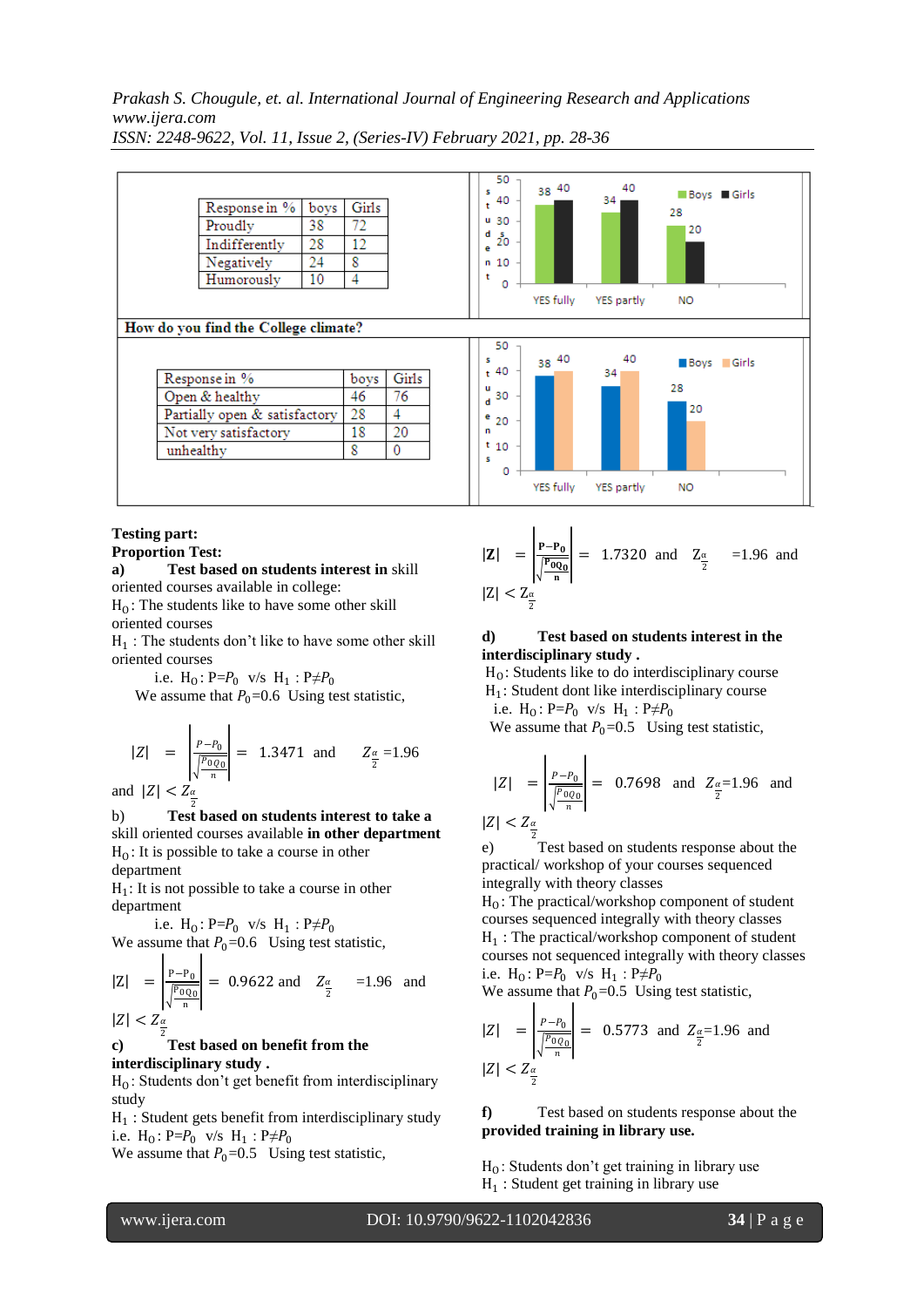i.e.  $H_0: P = P_0$  v/s  $H_1: P \neq P_0$ We assume that  $P_0=0.5$  Using test statistic,

$$
|Z| = \left| \frac{P - P_0}{\sqrt{\frac{P_{0Q_0}}{n}}} \right| = 1.15470 \text{ and } Z_{\frac{\alpha}{2}} = 1.96 \text{ and}
$$

 $|Z| < Z_{\alpha}$ 2

g) Test based on students response about the internet **facility outside office hours.**

 $H_0$ : Students would like to internet facility outside office hour

 $H_1$ : Student would not like to internet facility outside office hour

We assume that  $P_0=0.5$ 

Using test statistic,

$$
|Z| = \left| \frac{P - P_0}{\sqrt{\frac{P_{0Q_0}}{n}}} \right| = 0.7698 \text{ and } Z_{\frac{\alpha}{2}} = 1.96 \text{ and}
$$
  

$$
|Z| < Z_{\frac{\alpha}{2}}
$$

#### **Over all Finding:**

Most students in boy hostel are dissatisfied with purity of drinking water and it was observe that the hostel has no mess facility. Maximum number of students would like to have some other skill oriented courses and to do the interdisciplinary courses. As well as students are not fully satisfied with facility provided at health center and with internet facility provided in college campus. Students are happy with **hostel administrative section. Also hostel students made good relation with teachers**. **students are agreed that they get excellent sport facilities in campus. sometimes participate in extracurricular activity of college.** Most of the hostel students says that college climate is open and healthy.So college organization make necessary changes in their polices to give these facility to hostel students made the is necessary improvement in the above facilities .

#### **REFERENCES**

- [1]. Askew, S and lodge, C. (2000). Gifts, pingpong and loops-linking feedback and learning. In S. Askew(ed) Feedback for Learnin. London: RoutledgeFalmer, pp1-17.
- [2]. Biggs, J. (2003). Teaching for quality learning at University. Second edition. Buckingham: The Society for Research into Higher Education & Open University Press. p141; pp39-41.
- [3]. Brown, S & Knight, P. (1994). Assessing learners in higher education. London: Kogan Page. P99.
- [4]. Higgins, R., Hartley, P. and Skelton, A. (2002). The conscientious consumer: reconsidering the role of assessment feedback

in student learning. Studies in Higher Education. 27 (1), pp.53 – 64.

- [5]. Orrell, J. (2006). Feedback on learning achievement: rhetoric and reality. Teaching in Higher Education Vol. 11, No. 4, October 2006, pp. 441-456.
- [6]. Race, P. (1998; 2007). The Lecturer's Toolkit, 3rd ed. London: Routledge. pp192- 204.
- [7]. Race, P. (2001) Using feedback to help students learn. [Online]Available at: [www.heacademy.ac.uk/resources/detail/id432](http://www.heacademy.ac.uk/resources/detail/id432-using-feedback%20accessed%20August%202007) [-using-feedback accessed August 2007.](http://www.heacademy.ac.uk/resources/detail/id432-using-feedback%20accessed%20August%202007)
- [8]. Ramsden, P. (2003). Learning to teach in higher education. 2ed. London: RoutledgeFalmer. p.88 -p.187-p.189.
- [9]. Sadler, D R. (1998). Formative Assessment and the design of Instructional Systems. Instructional Science 18, 119-144. Sally Brown. (2007). Feedback & Feed-forward. Center for Bioscience Bullent, No.22 Autumn 2007. [Online] Available at: [www.bioscience.heacadecy.ac.uk](http://www.bioscience.heacadecy.ac.uk/)
- [10]. Abro, S., M. A. Solangi, A. A. Shaikh, (2016). "An Investigation on the Performance of Students in Mathematics: A Case Study", Vol. 48 (2), 377-382.
- [11]. Agyekum, K., J. Ayarkwa, P. Amoah, (2016). "Post occupancy evaluation of postgraduate students' hostel facilities and services." Journal of Building Performance, Vol. 7 (1), 97-104.
- [12]. Ajayi, M., A. Nwosu, Y. Ajani, (2015). "Students' satisfaction with hostel facilities in federal university of technology, Akure, Nigeria "European Scientific Journal, Vol. 11 (34),402-415.
- [13]. Iftikhar, A., A. Ajmal, (2015). "A Qualitative study investigating the impact of hostel life." International Journal of Emergency Mental Health and Human Resiliernce, Vol. 17 (2), 511-515.
- [14]. Kajavinan, K., (2013). "Depression among Fresh College Hostellers during Pre and Post Semester." International Journal of Scientific and Research Publications, Vol. 3 (1),01-03.
- [15]. Kaur, H., M. Singh, R. Kaur, (2013). "A Questionnaire on Survey of problems in Hostel Life using Data Mining." International Journal of Computer Technology & Applications, Vol. 4 (3), 400-403.
- [16]. Khozaei, F., A. S. Hassan, Z. Khozaei, (2010). "Undergraduate Students' Satisfaction with Hostel and Sense of Attachment to Place: Case Study of University Sains Malaysia." American Journal of Engineering and Applied Sciences, Vol. 3 (3), 516-520.